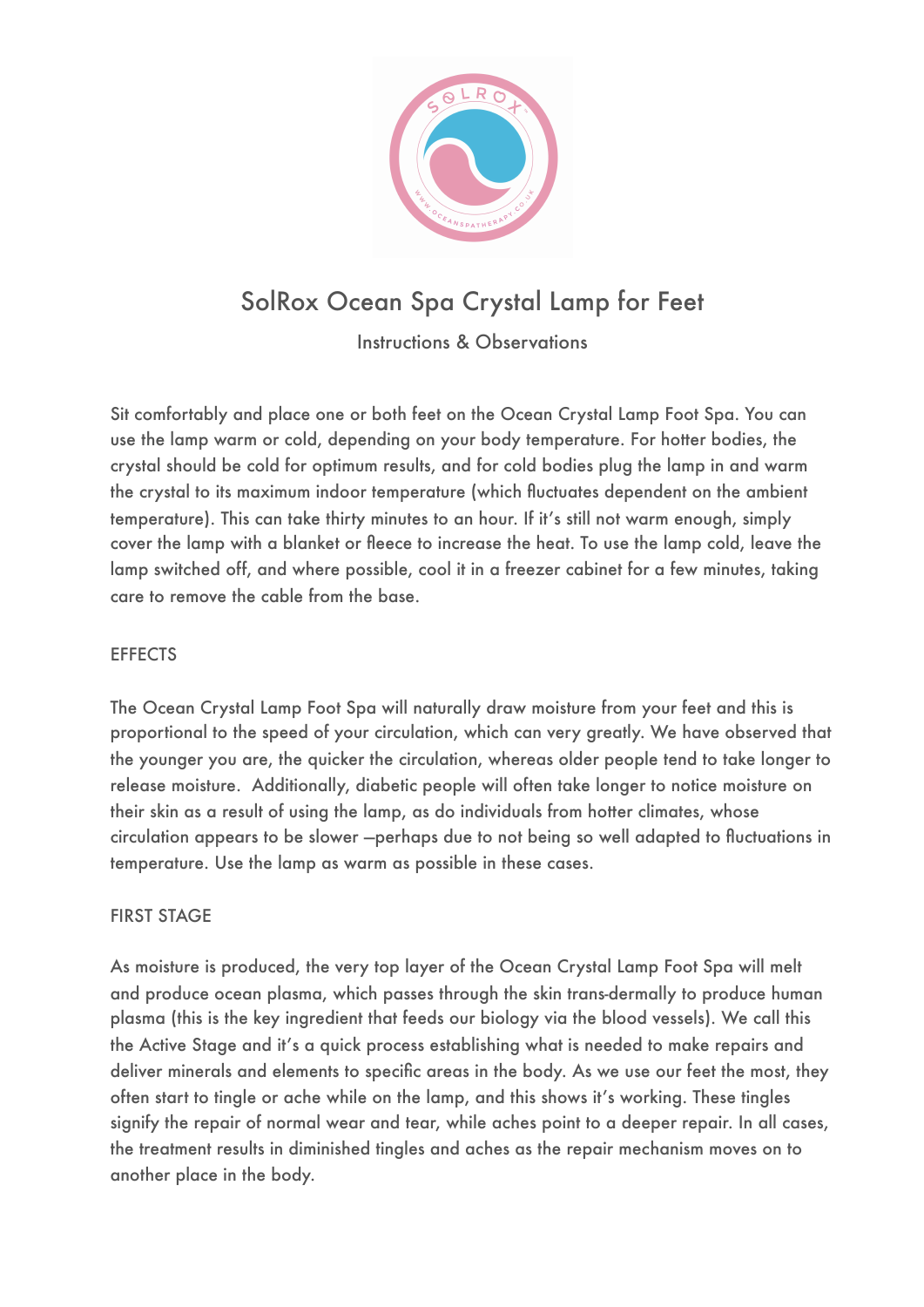You might experience a dry mouth while using the Ocean Crystal Lamp Foot Spa, so make sure you drink plenty of water. This is often accompanied by a specific taste at the corners of the mouth. A salty taste is what we term normal, whereas a metallic, chalky or strange taste can indicate a deficiency in the body. For example, the taste of 'blood' is common if the individual is lacking iron in their hemoglobin due to a lack of dietary iron or blood loss following an operation or menstruation. A chalky taste appears to relate to calcium or magnesium, and strange tastes that cannot be explained appear to be molecular compounds of various elemental metals. In most cases, if the deficiency is mild, the taste gradually becomes saltier or neutral, and there are no contra-indications or ill effects as a result of this natural re-balancing.

### SECOND STAGE

Once the tingling or aches have subsided in one area they tend to move onto the next, and so on throughout the body. The most efficient way to treat other areas aside from our feet is to use a hand-held healing crystal either warm or cold in the exact area the effect is felt. For example, if the initial tingling is very strong in your right foot, that can often mean that you carry more weight on that side. This can be due to a misalignment of the left hip or damage to the left foot or knee resulting in walking with a slight gait on the right side. When the tingling subsides in your right foot you may well feel aching in the left hip or knee indicating that this area needs a deeper repair. This is where you'd apply a hand-held crystal.

This stage can be used to identify other areas of weakness and referred pain, and the molecular matrix of the ocean is a perfect elemental fit for our biology, as our blood vessels continue self-diagnosing areas of the body that need to be 'fed'. This 'feeding' process is in a diluted form of the minerals from the first dissolution stage, and there is relatively little damage to the lamp itself as the elements would seem to have a larger molecular mass than us.

Other phenomena; light-headedness, nausea and a temporary increase in pain are consequences of the body attaining equilibrium with the Ocean Crystal and always subside. They may link to an underlying condition or simply be a bigger 'feeding' stage than usual, so if it is uncomfortable in any way, cease treatment and consult us or one of our trained therapists. We have made interesting discoveries that may explain more complex medical conditions, and clinical trials can establish the hypothesis for a theory to be published.

Proteins that transmit pain in most cases appear to switch off, and both acute and chronic pain sufferers report that pain subsides, and in many instances disappears completely. We believe that this is the body's ability to produce the pain-relieving alkaloid compounds that are naturally produced from the raw materials from the ocean that first made plant life.

## THIRD STAGE

In most cases the third stage is when everything that can be balanced has been. All effects subside so you should not feel any tingles, aches, strange tastes etc, and the molecular